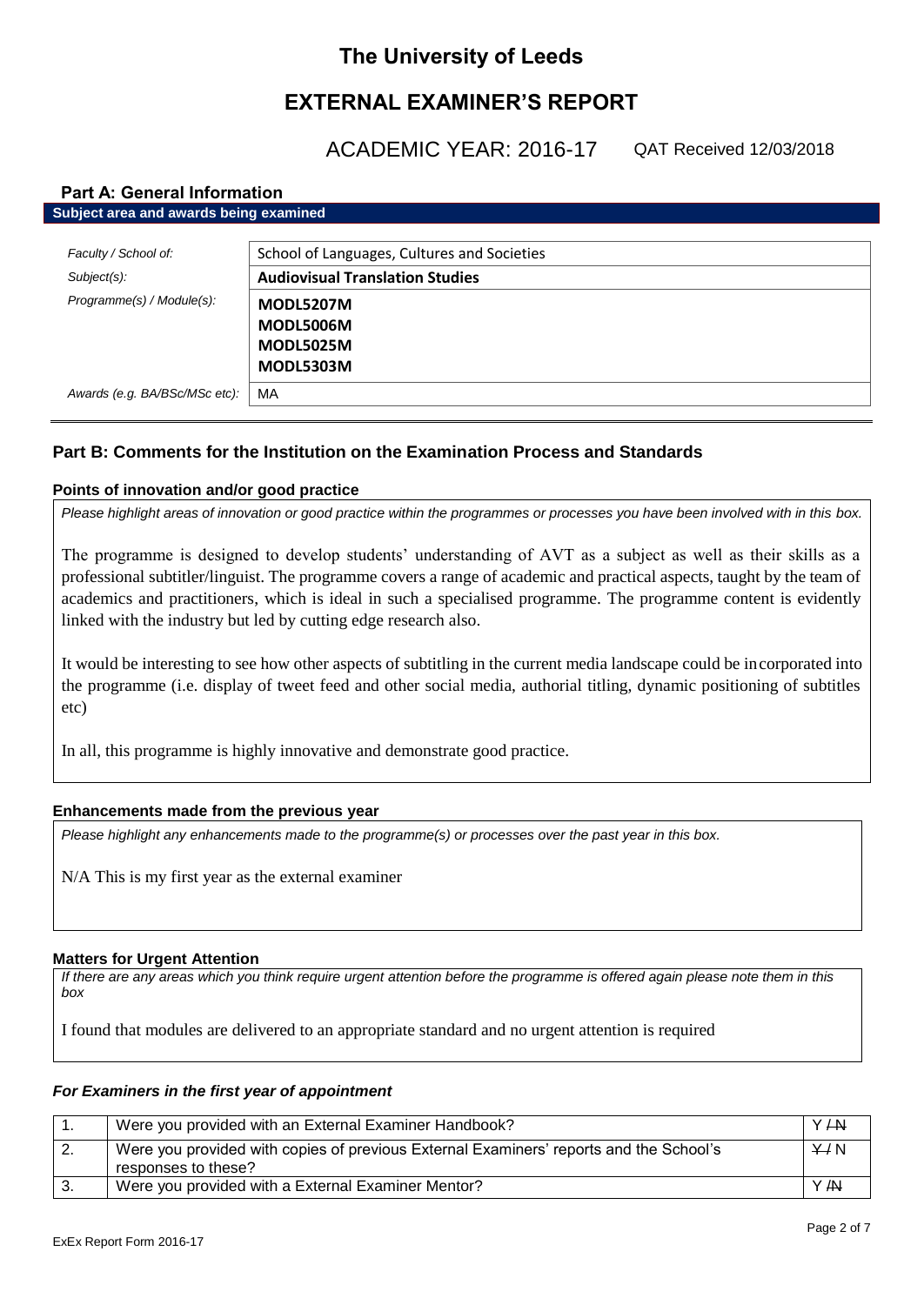### *For Examiners completing their term of appointment*

| 4. | Have you observed improvements in the programme(s) over the period of your appointment?            | Y/N  |
|----|----------------------------------------------------------------------------------------------------|------|
| 5. | Has the school responded to comments and recommendations you have made?                            | Y/N  |
| 6. | Where recommendations have not been implemented, did the school provide clear reasons for<br>this? | Y/N  |
|    | Have you acted as an External Examiner Mentor?                                                     | Y /N |

*Please comment on your experience of the programme(s) over the period of your appointment, remarking in particular on changes from year to year and the progressive development and enhancement of the learning and teaching provision, on standards achieved, on marking and assessment and the procedures of the School*

#### **Standards**

| 8.  | Is the overall programme structure coherent and appropriate for the level of study?                                                                                                                                                                                                                                                                                                                         | Y AN    |
|-----|-------------------------------------------------------------------------------------------------------------------------------------------------------------------------------------------------------------------------------------------------------------------------------------------------------------------------------------------------------------------------------------------------------------|---------|
| 9.  | Does the programme structure allow the programme aims and intended learning outcomes to be<br>met?                                                                                                                                                                                                                                                                                                          | Y/AY    |
| 10. | Are the programme aims and intended learning outcomes commensurate with the level of award?                                                                                                                                                                                                                                                                                                                 | $Y + W$ |
| 11. | Did the Aims and ILOs meet the expectations of the national subject benchmark (where relevant)?                                                                                                                                                                                                                                                                                                             | Y/AY    |
| 12. | Is the programme(s) comparable with similar programmes at other institutions?                                                                                                                                                                                                                                                                                                                               | $Y + N$ |
|     | Please use this box to explain your overall impression of the programme structure, design, aims and intended<br>learning outcomes.                                                                                                                                                                                                                                                                          |         |
|     | The programme is designed to cover not only the academic aspects of audio-visual translation but also has an<br>handson practical aspect. Students' progress is adequately monitored throughout the year and guided through<br>extensive feedback. As well as developing their understanding of AVT practice, students are also trained in their<br>translation skills in their specialised language pairs. |         |
| 13. | Is the influence of research on the curriculum and learning and teaching clear?                                                                                                                                                                                                                                                                                                                             | Y/ H    |
|     | Please explain how this is/could be achieved (examples might include: curriculum design informed by current research<br>in the subject; practice informed by research; students undertaking research)                                                                                                                                                                                                       |         |
|     | The programme addresses a range of current hot topics in the industry and the academia, including strategies,<br>processes and tools, which are based on the current industry practice. Students are also made aware of the current<br>state of AVT studies.                                                                                                                                                |         |
|     | Across the programme, students are given opportunities to learn about AVT as a subject as well as taught by<br>professional translators/subtitlers, and thus enhancing their existing knowledge and proficiency in language and<br>translation skills.                                                                                                                                                      |         |
| 14. | Does the programme form part of an Integrated PhD?                                                                                                                                                                                                                                                                                                                                                          | Y/N     |
|     | Please comment on the appropriateness of the programme as training for a PhD:                                                                                                                                                                                                                                                                                                                               |         |
| 15. | Does the programme include clinical practice components?                                                                                                                                                                                                                                                                                                                                                    | Y/N     |
|     | Please comment on the learning and assessment of practice components of the curriculum here:                                                                                                                                                                                                                                                                                                                |         |
| 16. | Is the programme accredited by a Professional or Statutory Regulatory Body (PSRB)?                                                                                                                                                                                                                                                                                                                          | Y/N     |
|     | Please comment on the value of, and the programme's ability to meet, PSRB requirements here:                                                                                                                                                                                                                                                                                                                |         |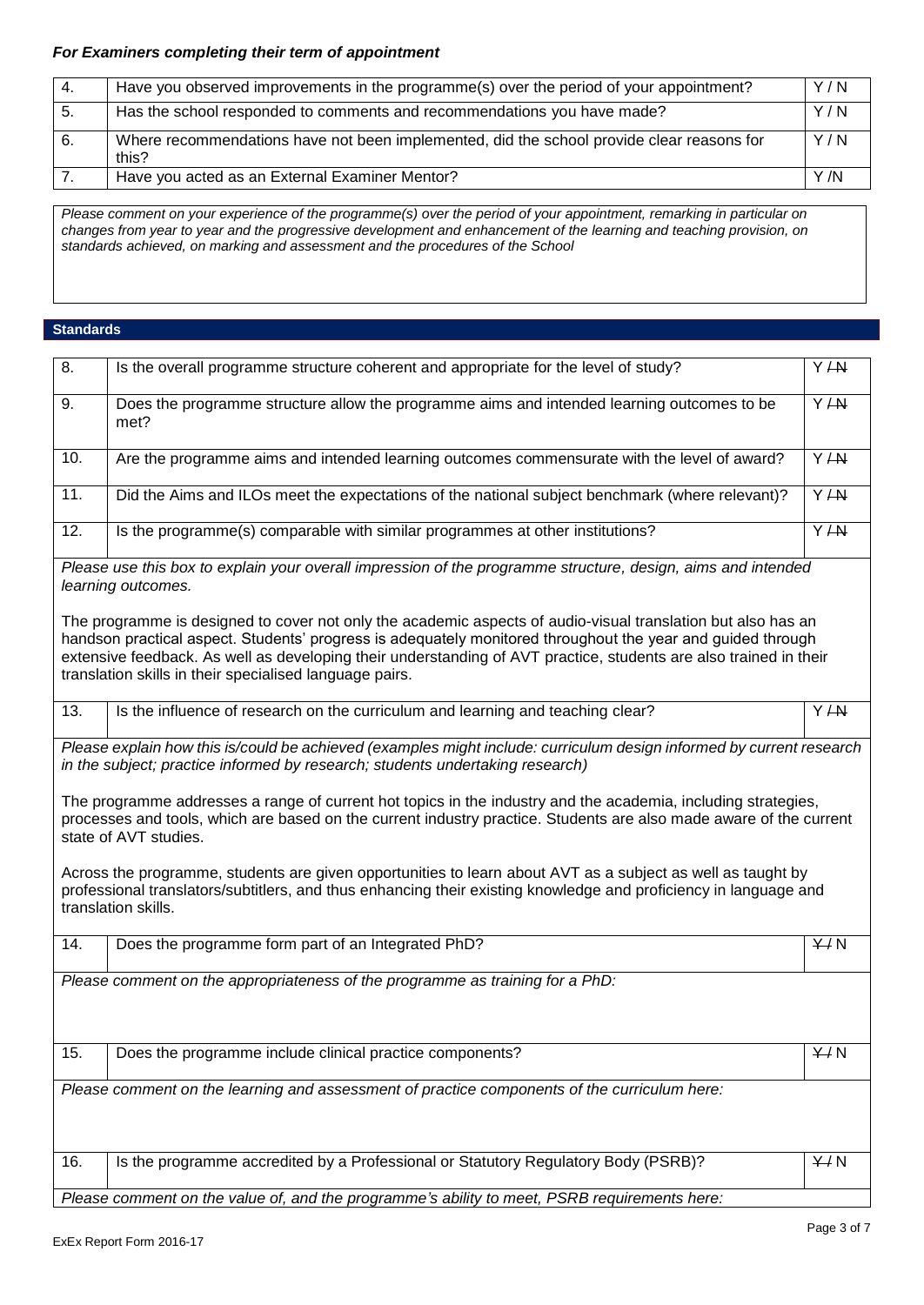#### **Assessment and Feedback**

| 17.                                                                                                                                                                                                                                                                                                                                                      | Does the programme design clearly align intended learning outcomes with assessment?                                                                                                                                                                                            | Y AN |  |
|----------------------------------------------------------------------------------------------------------------------------------------------------------------------------------------------------------------------------------------------------------------------------------------------------------------------------------------------------------|--------------------------------------------------------------------------------------------------------------------------------------------------------------------------------------------------------------------------------------------------------------------------------|------|--|
| Please comment on the assessment methods and the appropriateness of these to the ILOs, in particular: the design<br>and structure of the assessment methods, and the arrangements for the marking of modules and the classification of awards; the<br>quality of teaching, learning and assessment methods that may be indicated by student performance. |                                                                                                                                                                                                                                                                                |      |  |
| Marking criteria provided for each assignment is clearly aligned with learning outcomes and students are given<br>extensive feedback on each criteria. In addition, assessments and marking criteria are designed with the current<br>industry practice and standard in mind.                                                                            |                                                                                                                                                                                                                                                                                |      |  |
| Assessment methods are appropriate in relation to the learning outcomes (as well as skills outcomes where<br>relevant)                                                                                                                                                                                                                                   |                                                                                                                                                                                                                                                                                |      |  |
| 18.                                                                                                                                                                                                                                                                                                                                                      | Is the design and structure of the assessment methods appropriate to the level of award?                                                                                                                                                                                       | Y AN |  |
| 19.                                                                                                                                                                                                                                                                                                                                                      | Were students given adequate opportunity to demonstrate their achievement of the programme<br>aims and intended learning outcomes?                                                                                                                                             | Y/AY |  |
| Please comment on the academic standards demonstrated by the students and, where possible, their performance in relation<br>to students on comparable courses; the strengths and weaknesses of the students as a cohort:                                                                                                                                 |                                                                                                                                                                                                                                                                                |      |  |
|                                                                                                                                                                                                                                                                                                                                                          | From what I have observed, it is clear that the academic standards of the students are excellent. Most students have<br>shown their potential to work in the industry immediately/upon completion of the course, as appropriate for such a<br>specialised postgraduate course. |      |  |
| Please use this box to provide any additional comments you would like to make in relation to assessment and<br>feedback:                                                                                                                                                                                                                                 |                                                                                                                                                                                                                                                                                |      |  |
|                                                                                                                                                                                                                                                                                                                                                          | am particularly impressed with the level of feedback given to the students by the teaching team I would be                                                                                                                                                                     |      |  |

I am particularly impressed with the level of feedback given to the students by the teaching team. I would be interested in the way the teaching team maintains the consistent standard of translation across diverse language pairs offered in the programme.

# **The Progression and Awards Process**

| $\overline{20}$ . | Were you provided with guidance relating to the External Examiner's role, powers and<br>responsibilities in the examination process? | Y AN |
|-------------------|--------------------------------------------------------------------------------------------------------------------------------------|------|
| 21.               | Was the progression and award guidance provided sufficient for you to act effectively as an<br><b>External Examiner?</b>             | Y AN |
| 22.               | Did you receive appropriate programme documentation for your area(s) of responsibility?                                              | Y AN |
| 23.               | Did you receive appropriate module documentation for your area(s) of responsibility?                                                 | Y AN |
| 24.               | Did you receive full details of marking criteria applicable to your area(s) of responsibility?                                       | Y AN |
| 25.               | Were you provided with all draft examination papers/assessments?                                                                     | Y AN |
| 26.               | Was the nature and level of the assessment questions appropriate?                                                                    | Y AN |
| 27.               | Were suitable arrangements made to consider your comments on assessment questions?                                                   | Y AN |
| 28.               | Was sufficient assessed work made available to enable you to have confidence in your evaluation<br>of the standard of student work?  | Y AN |
| 29.               | Were the examination scripts clearly marked/annotated?                                                                               | Y AN |
| 30.               | Was the choice of subjects for final year projects and/or dissertations appropriate?                                                 | Y /N |